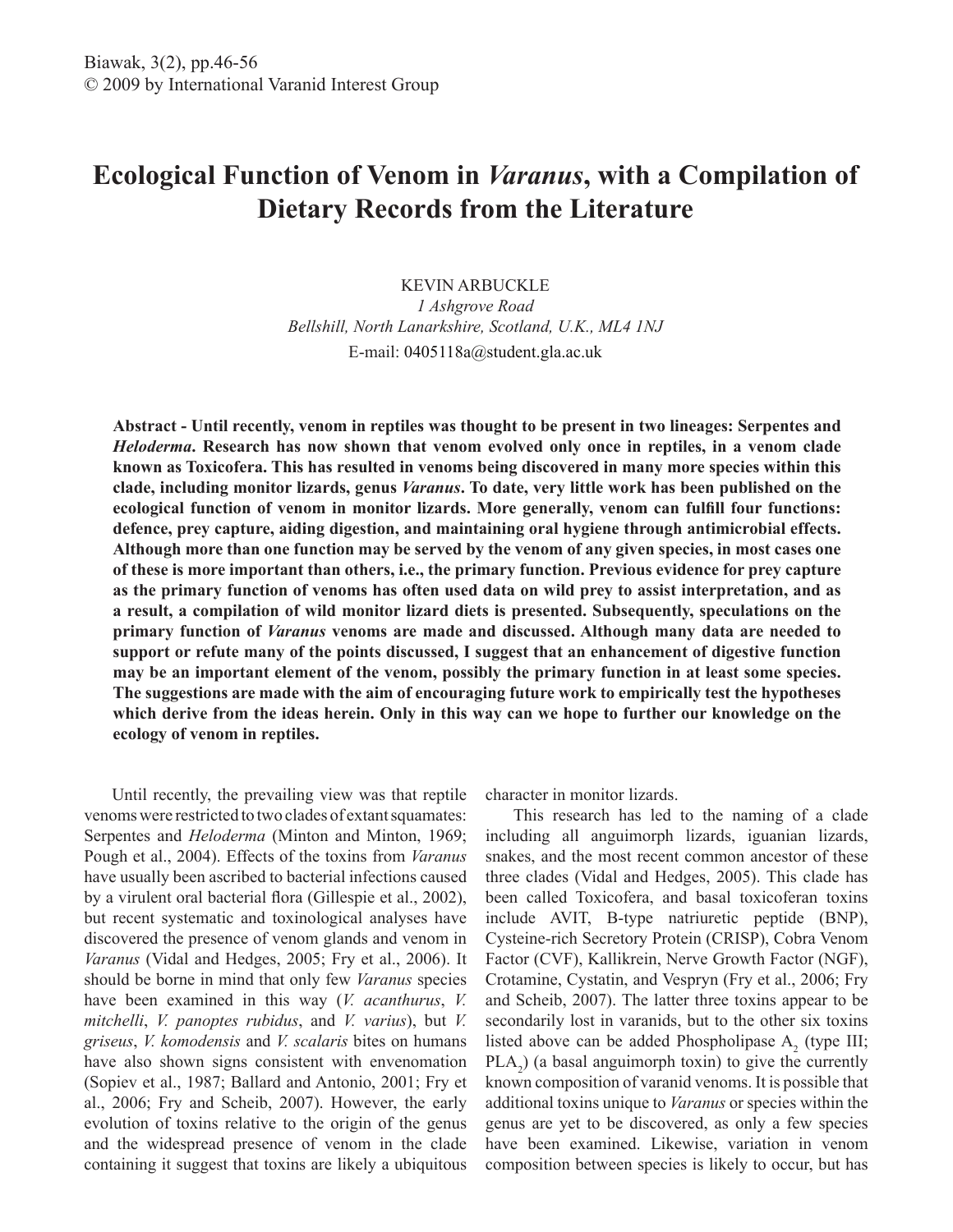thus far been poorly documented.

What research has so far been published is still in its preliminary stages, and has focussed on the pharmacology, toxicology, toxinology, molecular evolution, and systematic implications of varanid venom, but its natural history has for the most part been ignored. The only other paper of which I am aware that discusses the ecology of *Varanus* venom is an abstract from a presentation at the  $6<sup>th</sup>$  World Congress of Herpetology (Fry, 2008). This highlights that, at least in *V. komodoensis*, venom may be importance in subduing prey as neither bite force nor pathogenic bacteria were found to be effective in prey capture. It also demonstrated that significant quantities of venom may be produced at least in some species, and so that these may be ecologically relevant. In this paper I offer speculations on the ecological function of venom in monitor lizards, in the hope that future work may empirically test these ideas and further our knowledge of the ecology of reptile venoms.

#### **Function of Venoms**

Toxins are taxonomically widespread in animals, and reptile venoms consist of a cocktail of different toxins, and so the venom as a whole may not be, and probably is not in most cases, restricted to one use (Russell, 1983; Kardong, 1996). Four main functions, which are not mutually exclusive, have previously been attributed to reptile venoms: a defensive mechanism (Russell and Bogert, 1981; Greene, 1997, p. 110), as an aid to digestion of prey (Thomas and Pough, 1979; Rodriguez-Robles and Thomas, 1992; McCue, 2005), to assist in the maintenance of oral hygiene via an antimicrobial effect (e.g. Stiles et al., 1991; Blaylock, 2000; Sachidananda et al., 2007; Ciscotto et al., 2009), or to assist in prey capture by killing or immobilizing prey. This last function is by far the most commonly implicated in a variety of animals including such divergent taxa as cnidarians and even mammals (Tomasi, 1978; Martin, 1981), as well as reptiles. Although more than one of these hypotheses may hold true for a given species, in most cases it is likely that one of them will be more important than the others, serving a primary function although other benefits may also be afforded by the venoms.

In squamate taxa, as currently known, only spitting cobras and *Heloderma* are specialised for the functional use of venom for defensive purposes. *Heloderma* largely prey on eggs, a diet known to lead to reduction of venom apparatus in other reptiles (Heatwole, 1999), and these lizards have certain components of their venom

seemingly highly tailored for a defensive role (Beck, 2005). Although spitting cobras are specialised for defensive use of venom, they also use venom for prey capture, so in this case both defence and prey capture are likely to be important functions. Therefore, as currently understood, defence is an infrequent primary function of venom in reptiles. Associations suggestive of the use of venom for prey capture are common, and include an ontogenetic shift in both venom characteristics and diet (Andrade and Abe, 1999; Mackessy et al., 2003), substantial differences in venom amongst closely related species with different diets (Sanz et al., 2006), regression of the venom apparatus and a vast reduction in venom toxicity for ovophagous species that are part of highly toxic clades (Heatwole, 1999), and geographic variation in venom that may be explained by variation in diets (Glenn et al., 1983; Daltry et al., 1996, 1997).

The toxicity of any given venom can vary greatly between 'prey species' (Mebs, 2001), which may be a result of a predator-prey arms race. For instance, prey will be under strong selection pressure to evolve resistance to a predator's venom, potentially rendering them less susceptible to the effects of these toxins over time. Conversely, if a predator preys largely on insects, the toxins contained in its venom may be specific to insects and so have little effect on other prey types. This close relationship between the predator's venom and its effect on prey further supports the importance of venom for prey capture. Because of this, the following section will comment on the diets of monitor lizards to enable better evaluation of the function of venom within this lineage.

#### **Diet of Varanid Species**

The diet of monitor lizards is reported for many species, and as a group they have a variety of trophic modes, such as carnivory, insectivory, herbivory and frugivory. Gaalema (2007) assessed the prey choice for a collection of captive *Varanus*, including *V. komodoensis, V. rudicollis,* and *V. griseus*, by assigning preference scores using a method formulated by Ciccone et al. (2005). He found the strongest preference was for mice in all three species, but the two other prey items tested demonstrated variable preference scores between the species. *V. komodoensis* preferred avian prey (chicks) to fish, and *V. griseus* showed a preference for eggs over fish, but neither of these latter two preferences appear particularly strong. Two individuals of *V. rudicollis* selected fish over crickets, and this seems a relatively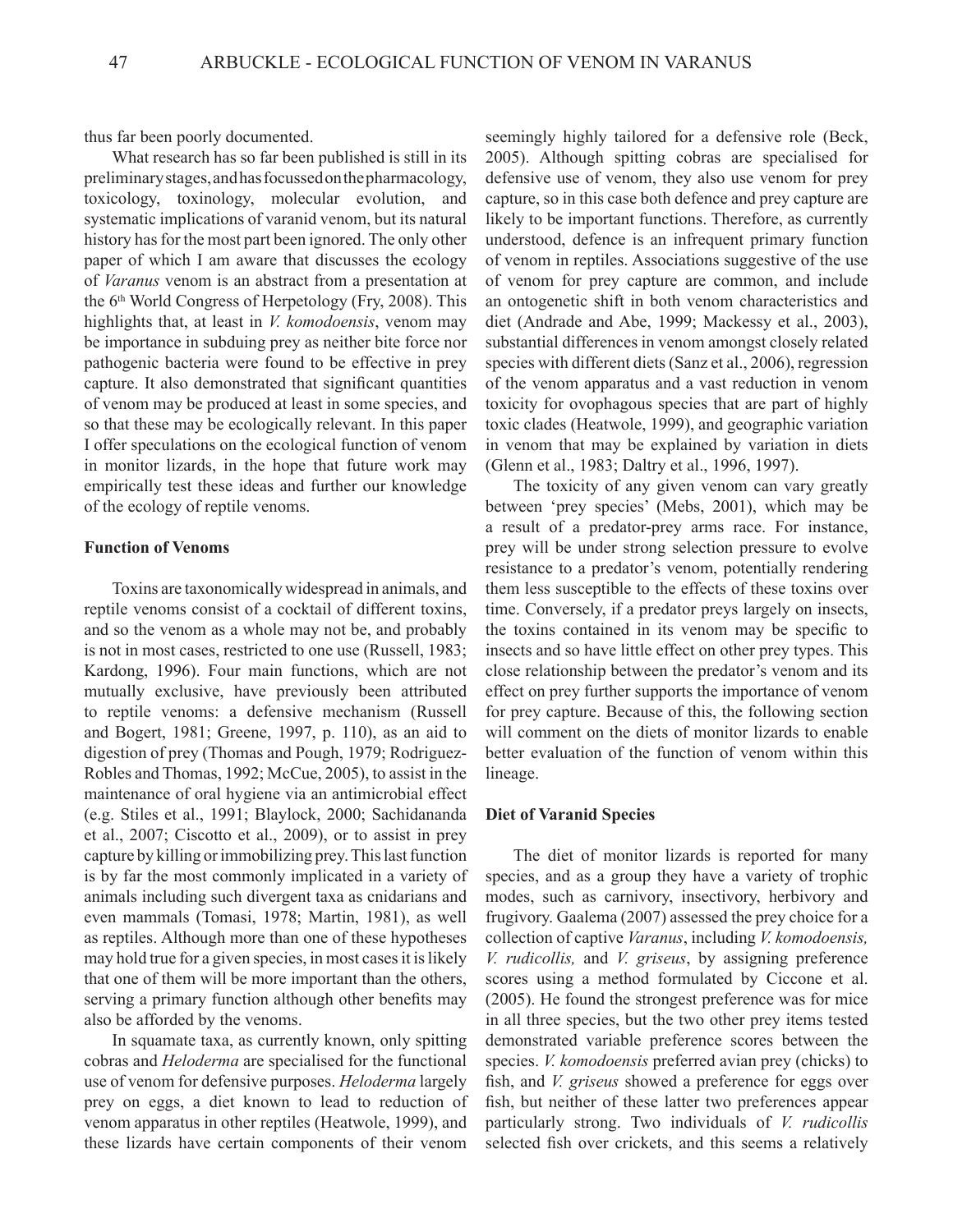strong preference, but a third specimen had a slightly higher preference for crickets, but this seemed low. A survey of the diets of *Varanus* species taken mainly from the primary literature is presented in Table 1. As can be seen, many of the smaller species prey largely on insects whereas larger species select more mammalian and reptile prey items. Note that 'small' and 'large' are used somewhat subjectively here, in that no absolute size is given as a cut-off between these categories, however, they serve as a guide relative to the range of sizes in the genus (e.g. *V. prasinus* is small, *V. salvator* is large). While exceptions to this do exist, the data compiled here from a number of dietary studies in natural settings suggest a greater importance of vertebrate prey in larger species as compared with smaller species. Importance is a difficult term to define, as Losos and Greene (1988) found that while mammals may comprise a relatively small proportion of the number of prey in some species, they are still important in terms of the proportion of dietary energy they provide. An attempt has been made here to evaluate importance for use in Table 1, but these limitations should be borne in mind. In addition, aquatic prey items are common components in the diet only in those species exhibiting more aquatic habits, as may be expected.

#### **Possible Functions of** *Varanus* **Venoms**

To return to the four previously mentioned functions of reptile venoms, although they are not mutually exclusive, as a means to explain the primary function of the venom the defensive hypothesis seems least likely, despite its obvious utility in the closely related *Heloderma*. The unusual situation in this genus is thought to be primarily the result of the relatively poor escape capabilities of gila monsters and beaded lizards (Beck, 2005), a situation which does not hold true for monitors. The presence of kallikrein in the venom (known to be a key cause of pain in other lizard venoms) may provide some weak support for a defensive role. Alternatively, these may serve other roles (e.g. as an aid to immobilize prey), or may simply be inherited from an evolutionary ancestor, but now unimportant in *Varanus*, albeit this is unlikely due to the energetic costs of producing venom (McCue, 2006). Therefore, assuming this suggestion is correct, the function of *Varanus* venom is likely to be related to the processing of prey in some way – either acting in the procurement of prey and/or assisting the digestive process. Note that the possibility of a role in oral health is not discussed further, and this is due to

a lack of any studies of any antimicrobial properties of *Varanus* venom. However, this seems unlikely as a diverse oral flora has been documented from *Varanus* (Gillespie et al., 2002).

For venom to serve the primary function of dispatching prey, it must clearly bestow an advantage over not using venom, particularly as it is metabolically expensive to produce (McCue, 2006). Two key aspects of the ecology of the lizard are important in the evaluation of this hypothesis – diet and foraging tactics. For those monitors preying chiefly on groups such as insects, other invertebrates and eggs, it is difficult to see the advantage that using venom to subdue prey would give because, for example, eggs do not need subdued and the massive size difference between even the smaller monitors and their invertebrate prey allows them to be quickly and efficiently overpowered in at least most circumstances. The same is likely true for those that prey on relatively small reptiles, such as other lizards, but those monitors that do prey on potentially dangerous prey, such as many mammals or venomous species could conceivably gain an advantage from the venom. The powerful jaws of *Varanus*, however, allow the crushing of prey items small enough to be taken, often resulting in a quick death and so minimal risk of injury. One exception worth mentioning in this regard is *V. komodoensis*, which regularly preys on large mammals (with greater body size than the lizard). Prey falling into this category may well pose a risk to the predator, so could venom serve the primary role of assisting safe capture of prey in *V. komodoensis*? The foraging tactics of this large monitor make it unlikely. When hunting for large mammals, the Komodo monitor employs ambush tactics by lying in wait for passing prey before attacking and typically taking one large bite which causes extensive bleeding and severs tendons, both of which act to cripple the prey with minimal risk to the lizard (Auffenberg, 1981; King et al., 2002). With these massive injuries caused by the teeth and jaw musculature, which often lead reasonably quickly to incapacitation of the prey, it again becomes difficult to see an advantage here in producing venom for prey capture. Although virulent bacteria is transferred to prey during the bite, this is likely incidental and not a deliberate tactic by the monitor, and the quantity of blood lost from the injuries inflicted is likely enough to disable the prey even without these bacteria. However, this last point is difficult to test adequately using experimental methods, and so no data are available to confirm this suspicion. Nevertheless, Fry (2008) did propose a role of venom in prey capture, and although he did not examine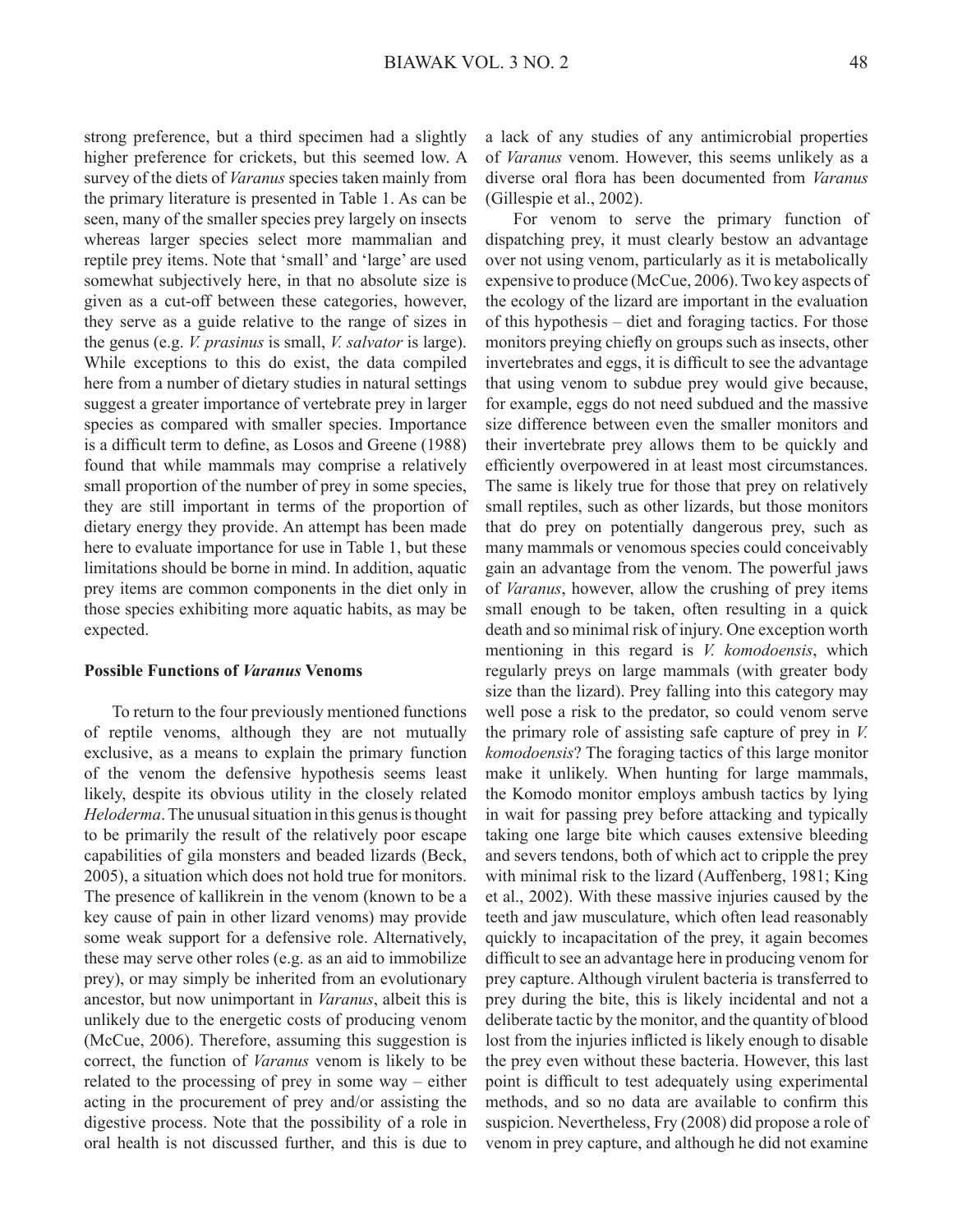other possible functions of the venom, this deserves further study in *V. komodoensis*.

While any analysis of the toxins in *Varanus* venom could potentially be complicated by bacterial toxins (in the manner of more traditional schools of thought), toxinological analysis would reveal the nature of the toxins, which are very different between toxicoferans and bacteria (cf. Arni and Ward, 1996; Snijder and Dijkstra, 2000). The author predicts that, at least in terms of any possible role in prey capture, bacterial infection will eventually prove to be of limited importance due to the effect on prey species noted from the venom (Fry et al., 2006) and the effects of massive blood loss from bites, but further work is needed to confirm this suspicion.

Finally, therefore, how probable is the hypothesis that the primary function of venom in monitor lizards is to enhance digestion of prey? Given that *Varanus* often consume large meals in relation to their body size, it is likely that an increase in the speed and/or efficiency of digestion would be selected for, particularly where prey items have a relatively rounded cross section, such as vertebrates (a common component of wild monitor diets [see table 1]). Further support may be found in the composition of the venom. Fry et al. (2006) found that  $PLA_2$  has evolved in the anguimorphan clade subsequent to the evolution of the basal toxicoferan toxins. Venom phospholipases can act as potent neurotoxins, but also function in the breakdown of molecules in a way that assists digestion of prey items (Condrea and de Vries, 1965; Harris, 1997), and this latter action, if shown to be the case for *Varanus* venom, renders it highly plausible that it is well suited to the enhancement of prey digestion. Coupled with the problems discussed above for other explanations, I suggest that the primary function of venom in monitor lizards is to increase the speed and/ or efficiency of digestion. Future research should aim to test this hypothesis experimentally by comparing digestion of prey items with or without the influence of *Varanus* venom.

**Acknowledgements -**I would like to thank Beth Williams for her support during the preparation of the manuscript, Georgianna Watson and anonymous reviewers whose comments helped improve the manuscript. I also thank Robert Mendyk, Petra Frydlova, Maren Gaulke and Eric Pianka for providing additional literature. Finally, I wish to dedicate this article to May Hutchison, whose encouragement and presence will always be missed but never forgotten.

#### **References**

- Arni, R.K. and Ward, R.J. 1996. Phospholipase  $A_2 a$ structural review. Toxicon. 34: 827-841.
- Auffenberg, W. 1981. The Behavioral Ecology of the Komodo Monitor. University of Florida Press. Gainesville, Florida.

Auffenberg, W. 1988. Gray's Monitor Lizard. University of Florida Press. Gainesville, Florida.

- Auffenberg, W. 1994. The Bengal Monitor. University of Florida Press. Gainesville, Florida.
- Ballard, V. and F.B. Antonio. 2001. *Varanus griseus* (desert monitor): toxicity. Herpetological Review 32: 261.
- Beck, D.D. 2005. Biology of Gila Monsters and Beaded Lizards. University of California Press. Berkeley, California.
- Bennett, D. 1998. Monitor Lizards: Natural History, Biology and Husbandry. Edition Chimaira. Frankfurt am Main, Germany.
- Blaylock, R.S.M. 2000. Antibacterial properties of KwaZulu Natal snake venoms. Toxicon 38: 1529-1534.
- Böhme, W. and T. Ziegler. 2004. *Varanus ornatus*. In E.R. Pianka, D.R. King and R.A. King, Varanoid Lizards of the World, pp. 139-142. Indiana University Press. Bloomington, Indiana.
- Böhme, W. and T. Ziegler. 2007. Notes on the distribution, diet, hemipenis morphology and systematics of *Varanus spinulosus* Mertens, 1941. pp. 100-108 in H.-G. Horn, W. Böhme and U. Krebs (eds.). Advances in Monitor Research III, Mertensiella 16. Rheinbach.
- Branch, W. 1991. The Regenia registers of 'Gogga' Brown (1869-1909) "Memoranda on a species of monitor or varan". pp. 57-110 in W. Böhme and H. -G. Horn (eds.). Advances in Monitor Research. Mertensiella 2: Rheinbach.
- Burden, W.D. 1928. Results of the Douglas Burden expedition to the island of Komodo. V. Observations on the habits and distribution of *Varanus komodoensis* Ouwens. American Museum Novitates 316: 1-10.
- Ciccone, F.J., Graff, R.B. and Ahearn, W.H. 2005. An alternate scoring method for the multiple stimulus without replacement preference assessment. Behavioral Interventions 20: 121-127.

Andrade, D.V. and A.S. Abe. 1999. Relationship of venom ontogeny and diet in *Bothrops*. Herpetologica 55: 200-204.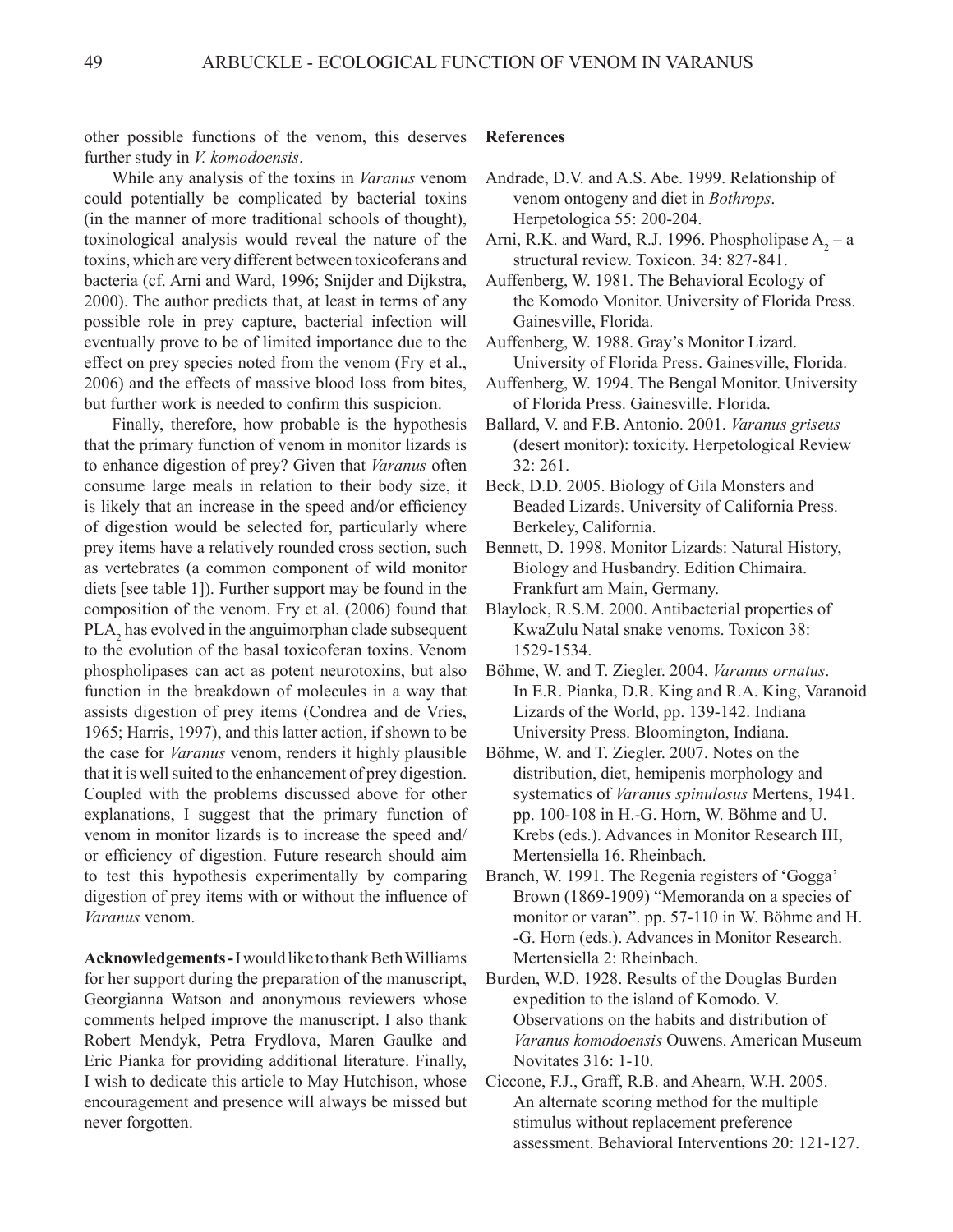- Ciscotto, P., Machado de Avila, R.A., Coelho, E.A.F., Oliveira, J., Diniz, C.J., Farías, L.M., de Carvalho, M.A.R., Maria, W.S., Sanchez, E.F., Borges, A. and Chávez-Olórtegui, C. 2009. Antigenic, microbicidal and antiparasitic properties of an L-amino acid oxidase isolated from *Bothrops jararaca* snake venom. Toxicon 53: 330-341
- Condrea, E. and A. de Vries. 1965. Venom phospholipase A: a review. Toxicon 2: 261-273
- Daltry, J.C., W. Wüster and R.S. Thorpe. 1996. Diet and snake venom evolution. Nature 379: 537-540
- Daltry, J.C., W. Wüster and R.S. Thorpe. 1997. The role of ecology in determining venom variation in the Malayan pitviper, *Calloselasma rhodostoma*. In R.S. Thorpe, W. Wüster and A. Malhotra, Venomous Snakes: Ecology, Evolution and Snakebite, pp. 155-171. Oxford University Press. Oxford, U.K.
- De Lisle, H.F. 1996. The Natural History of Monitor Lizards. Krieger Publishing Company. Malabar, Florida.
- De Lisle, H.F. 2007. Observations of *Varanus s. salvator* in North Sulawesi. Biawak 1: 59-66.
- Dwyer, Q. 2008. Field observations on *Varanus spinulosus*. Biawak 2(4): 162-168.
- Fry, B.G. 2008. Central role for venom in predation by the Komodo dragon and the giant extinct *Megalania*. 6<sup>th</sup> World Congress of Herpetology, Manaus, Brazil. Available to download from www. worldcongressofherpetology.org
- Fry, B.G., N. Vidal, J.A. Norman, F.J. Vonk, H. Scheib, S.F.R. Ramjan, S. Kuruppu, K. Fung, S.B. Hedges, M.K. Richardson, W.C. Hodgson, V. Ignjatovic, R. Summerhayes and E. Kochva. 2006. Early evolution of the venom system in lizards and snakes. Nature 439: 584-588.
- Fry, B.G. and H. Scheib. 2007. Venom breathing dragons: the molecular diversity of protein toxins in varanid venoms. pp. 10-24 in H.-G. Horn, W. Böhme and U. Krebs (eds.). Advances in Monitor Research III. Mertensiella 16. Rheinbach.
- Gaalema, D.E. 2007. Food choice, reinforcer preference, and visual discrimination in monitor lizards (*Varanus spp.*). Unpublished M.Sci Thesis. Georgia Institute of Technology. Atlanta, Georgia
- Gaulke, M. 1991. On the diet of the water monitor, *Varanus salvator*, in the Philippines. pp. 143-153 in W. Böhme and H.-G. Horn (eds.). Advances in Monitor Research. Mertensiella 2: Rheinbach.
- Gaulke, M. 2004. *Varanus mabitang*. In E.R. Pianka, D.R. King and R.A. King, Varanoid Lizards of the World, pp. 208-211. Indiana University Press. Bloomington, Indiana.
- Gaulke, M. and H.-G. Horn. 2004. *Varanus salvator* (Nominate Form). In E.R. Pianka, D.R. King and R.A. King, Varanoid Lizards of the World, pp. 244-257. Indiana University Press. Bloomington, Indiana.
- Gaulke, M., A.V. Altenbach, A. Demegillo and U. Struck. 2007. On the diet of *Varanus mabitang*. pp. 228-239 in H.-G. Horn, W. Böhme and U. Krebs (eds.). Advances in Monitor Research III, Mertensiella 16. Rheinbach.
- Gillespie, D., T. Fredeking and J.M. Montgomery. 2002. Microbial Biology and Immunology. In J.B. Murphy, C. Ciofi, C. de la Panouse and T. Walsh, Komodo Dragons: Biology and Conservation, pp. 118-126. Smithsonian Institution Press. Washington D.C., U.S.A.
- Glenn, J.L., Straight, R.C., Wolfe, M.C. and Hardy, D.L. 1983. Geographical variation in *Crotalus scutulatus scutulatus* (Mojave rattlesnake) venom properties. Toxicon 21: 119-130.
- Greene, H.W. 1986. Diet and arboreality in the emerald monitor, *Varanus prasinus*, with comments on the study of adaptation. Fieldiana Zoology 31: 1-12.
- Greene, H.W. 1997. Snakes: The Evolution of Mystery in Nature. University of California Press. Berkeley, California.
- Guarino, F. 2001. Diet of a large carnivorous lizard, *Varanus varius*. Wildlife Research 28: 627-630.
- Harris, J.B. 1997. Toxic phospholipases in snake venom: an introductory review. In R.S. Thorpe, W. Wüster and A. Malhotra, Venomous Snakes: Ecology, Evolution and Snakebite, pp. 235-250. Oxford University Press. Oxford, U.K.
- Heatwole, H. 1999. Sea Snakes. University of New South Wales Press. Sydney, Australia.
- Horn, H.-G. 2004. *Varanus gilleni*. In E.R. Pianka, D.R. King and R.A. King, Varanoid Lizards of the World, pp. 355-365. Indiana University Press. Bloomington, Indiana.
- Husband, G. and K. Christian. 2004. *Varanus primordius*. In E.R. Pianka, D.R. King and R.A. King, Varanoid Lizards of the World, pp. 434-437. Indiana University Press. Bloomington, Indiana.
- Irwin, S. 1994. Notes on behavior and diet of *Varanus teriae* Sprackland, 1991. Memoirs of the Queensland Museum 35(1): 128.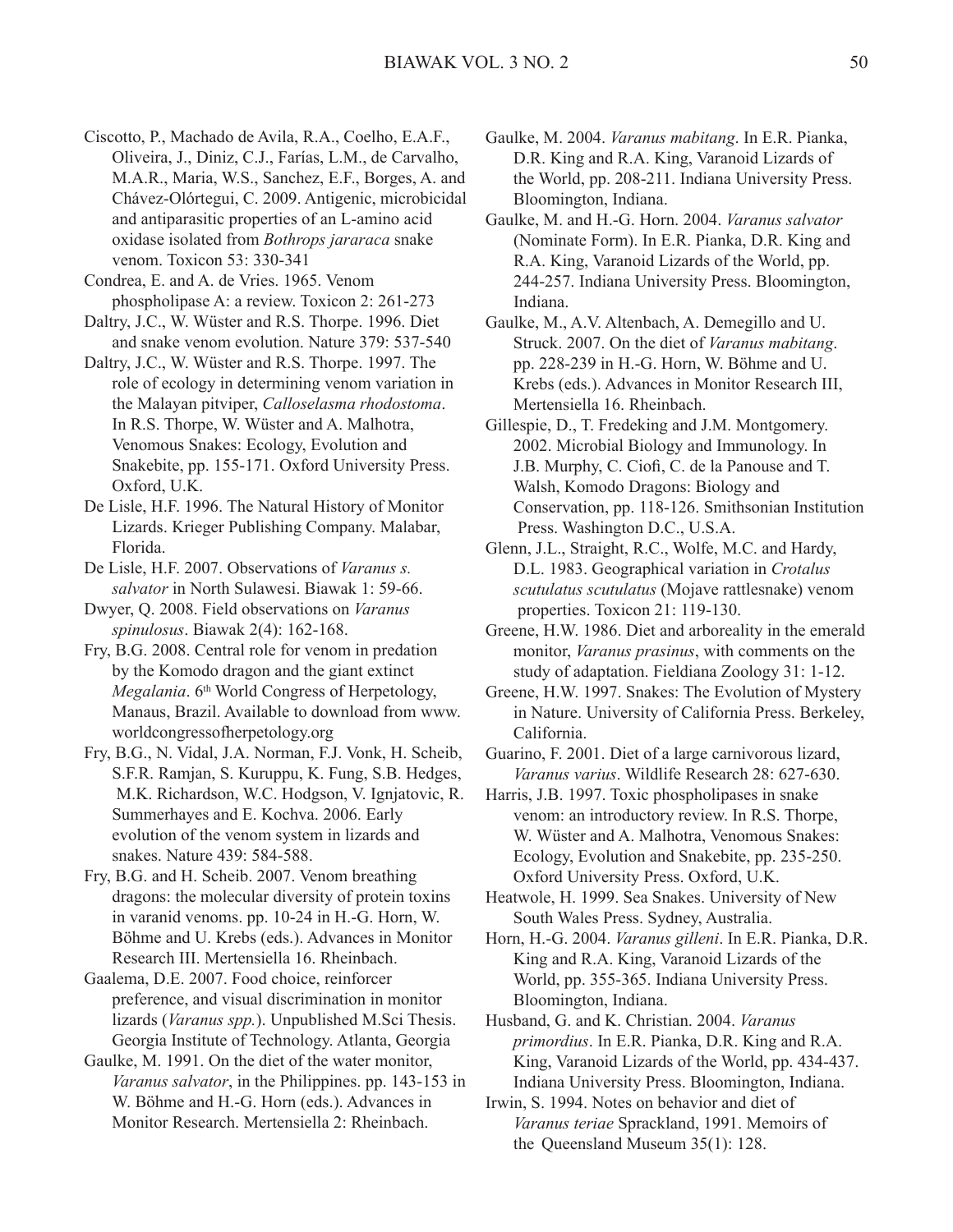Jackson, R. 2005. The poorly known rusty monitor *Varanus semiremex*: history, natural history, captive breeding and husbandry. Herpetofauna 35: 15-24.

Jackson, R. and J.M. Lemm. 2009. Stomach content note for a road-killed *Varanus spenceri*. Biawak 3(1): 18-20.

Kardong, K.V. 1996. Snake toxins and venoms: an evolutionary perspective. Herpetologica 52: 36-46.

King, D. 2008. The diet and foraging strategy of *Varanus acanthurus* Biawak. 2: 11-17.

King, D. and B. Green. 1999. Monitors: The Biology of Varanid Lizards. Krieger Publishing Company. Malabar, Florida.

King, D.R. and E.R. Pianka. 2007. Ecology of the pygmy monitor *Varanus brevicauda* in western Australia. pp. 304-311in H.-G. Horn, W. Böhme and U. Krebs (eds.). Advances in Monitor Research III. Mertensiella 16. Rheinbach.

King, D.R., E.R. Pianka and B. Green. 2002. Biology, ecology, and evolution. In J.B. Murphy, C. Ciofi, C. de la Panouse and T. Walsh, Komodo Dragons: Biology and Conservation, pp. 23-41. Smithsonian Institution Press. Washington D.C., U.S.A.

King, M. 2004. *Varanus baritji*. In E.R. Pianka, D.R. King and R.A. King, Varanoid Lizards of the World, pp. 308-311. Indiana University Press. Bloomington, Indiana.

Lenz, S. 2004. *Varanus niloticus*. In E.R. Pianka, D.R. King and R.A. King, Varanoid Lizards of the World, pp. 133-138. Indiana University Press. Bloomington, Indiana.

Liu, F. 2007. *Varanus bengalensis* (Bengal monitor) prey. Biawak 1(2): 83.

Losos, J.B. and Greene, H.W. 1988. Ecological and evolutionary implications of diet in monitor lizards. Biological Journal of the Linnean Society 35: 379-407.

Luiselli, L., G.C. Akani and D. Capizzi. 1999. Is there any interspecific competition between dwarf crocodiles (*Osteolaemus tetraspis*) and Nile monitors (*Varanus niloticus ornatus*) in the swamps of central Africa? A study from south-eastern Nigeria. Journal of Zoology 247: 127-131.

Macdonald, S. 2007. Observations on the stomach contents of a road-killed Perentie, *Varanus giganteus* in Western Queensland. Biawak 1(1): 21-23.

Martin, I.G. 1981. Venom of the short-tailed shrew (*Blarina brevicauda*) as an insect immobilizing agent. Journal of Mammalogy 62: 189-192..

Mayes, P.J. 2006. The ecology and behaviour of *Varanus mertensi* (Reptilia: Varanidae). Unpublished PhD Dissertation. Edith Cowan University. Perth, Western Australia.

McCue, M.D. 2005. Enzyme activities and biological functions of snake venoms. Applied Herpetology 2: 109-123.

McCue, M.D. 2006. Cost of producing venom in three North American pitviper species. Copeia 2006: 818-825.

Mackessy, S.P., Williams, K. and Ashton, K.G. 2003. Ontogenetic variation in venom composition and diet of *Crotalus oreganus concolor*: a case of venom paedomorphosis? Copeia 2003: 769-782.

Mebs, D. 2001. Toxicity in animals. Trends in evolution? Toxicon 39: 87-96.

Minton, S.A. and M.R. Minton. 1969. Venomous Reptiles. George Allen and Unwin, Ltd. London, U.K.

Philipp, K.M., T. Ziegler and W. Böhme. 2004a. *Varanus cerambonensis*. In E.R. Pianka, D.R. King and R.A. King, Varanoid Lizards of the World, pp. 165-167. Indiana University Press. Bloomington, Indiana.

Philipp, K.M., T. Ziegler and W. Böhme. 2004b. *Varanus finschi*. In E.R. Pianka, D.R. King and R.A. King, Varanoid Lizards of the World, pp. 176- 178. Indiana University Press. Bloomington, Indiana.

Philipp, K.M., T. Ziegler and W. Böhme. 2004c. *Varanus jobiensis*. In E.R. Pianka, D.R. King and R.A. King, Varanoid Lizards of the World, pp. 189- 192. Indiana University Press. Bloomington, Indiana.

Philipp, K.M., T. Ziegler and W. Böhme. 2007. Preliminary investigations of the natural diet of six monitor lizard species of the *Varanus* (*Euprepiosaurus*) *indicus* group. pp. 336-345 in H.-G. Horn, W. Böhme and U. Krebs (eds.). Advances in Monitor Research III. Mertensiella 16. Rheinbach.

Pianka, E.R. 1968. Notes on the biology of *Varanus eremius*. Western Australian Naturalist 11: 39-44.

Pianka, E.R. 1969. Notes on the biology of *Varanus caudolineatus* and *Varanus gilleni*. Western Australian Naturalist 11: 76-82.

Pianka, E.R. 1970a. Notes on *Varanus brevicauda*. Western Australian Naturalist 11: 113-116.

Pianka, E.R. 1970b. Notes on the biology of *Varanus gouldi flavirufus*. Western Australian Naturalist 11: 141-144.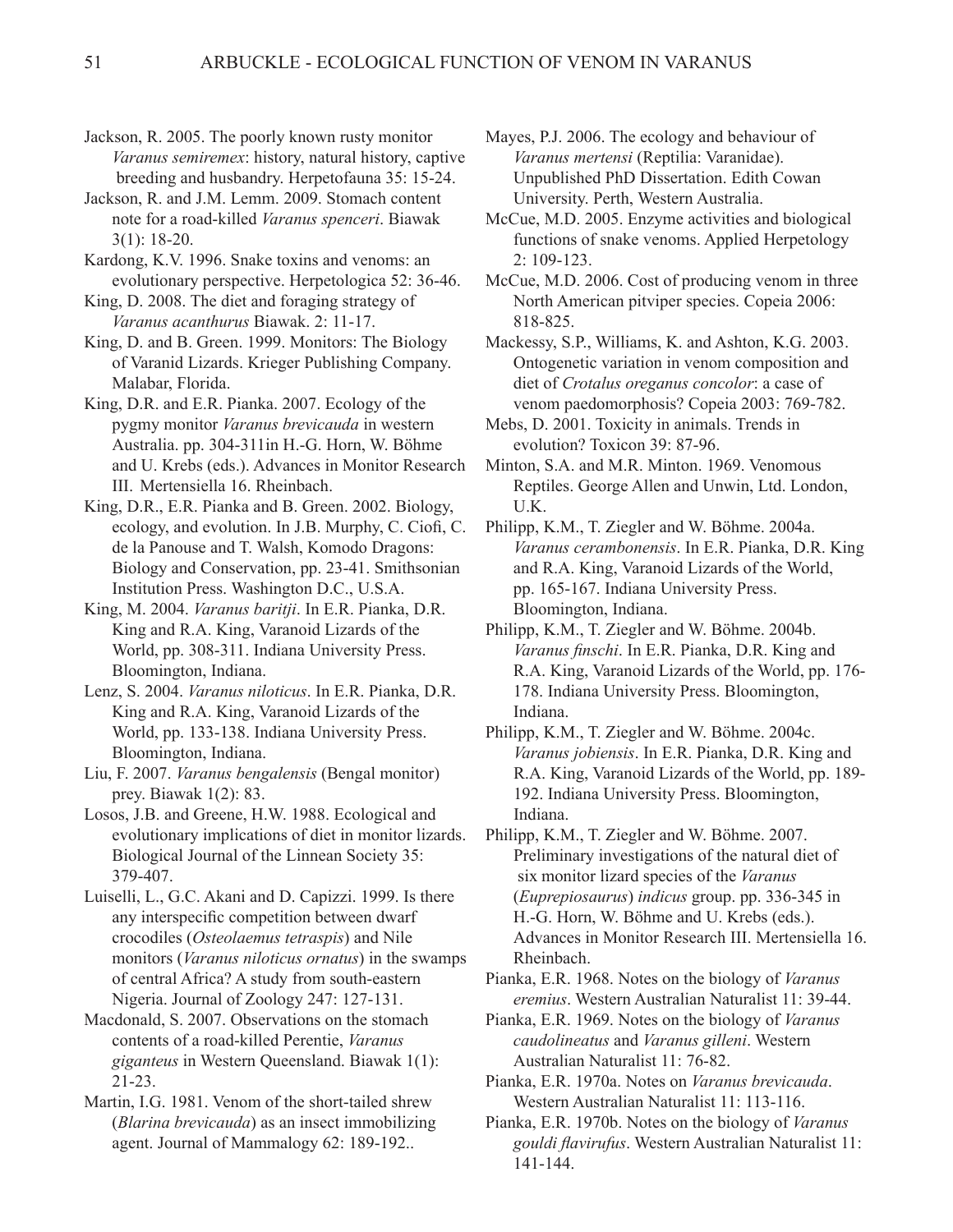- Pianka, E.R. 1971. Notes on the biology of *Varanus tristis*. Western Australian Naturalist 11: 180-183.
- Pianka, E.R. 1982. Observations on the ecology of *Varanus* in the great Victoria Desert. Western Australian Naturalist 15: 37-44.
- Pianka, E.R. 1994. Comparative ecology of *Varanus* in the Great Victoria Desert. Australian Journal of Ecology 19: 395-408.
- Pianka, E.R. 2004a. *Varanus bengalensis*. In E.R. Pianka, D.R. King and R.A. King, Varanoid Lizards of the World, pp. 157-160. Indiana University Press. Bloomington, Indiana.
- Pianka, E.R. 2004b. *Varanus eremius*. In E.R. Pianka, D.R. King and R.A. King, Varanoid Lizards of the World, pp. 328-334. Indiana University Press. Bloomington, Indiana.
- Pianka, E.R. 2007. An update on the ecology of the pygmy monitor *Varanus eremius* in Western Australia. pp. 346-352 in H.-G. Horn, W. Böhme and U. Krebs (eds.). Advances in Monitor Research III. Mertensiella 16. Rheinbach.
- Pough, F.H., R.M. Andrews, J.E. Cadle, M.L. Crump, A.H. Savitzky and K.D. Wells. 2004. Herpetology, 3rd edition. Pearson Prentice Hall. Upper Saddle River, New Jersey.
- Rodriguez-Robles, J.A. and R. Thomas. 1992. Venom function in the Puerto Rican racer, *Alsophis portoricensis* (Serpentes: Colubridae). Copeia 1992: 62-68.
- Russell, F.E. 1983. Snake Venom Poisoning, reprint edition. Scholium International. Great Neck, New York.
- Russell, F.E. and C.M. Bogert. 1981. Gila monster: its biology, venom and bite – a review. Toxicon 19: 341-359.
- Sachidananda, M.K., Murari, S.K. and Channe Gowda, D. 2007. Characterization of an antibacterial peptide from Indian cobra (*Naja naja*) venom. Journal of Venomous Animals and Toxins Including Tropical Diseases 13: 446-461.
- Sanz, L., H.L. Gibbs, S.P. Mackessy and J.J. Calvete. 2006. Venom proteomes of closely related *Sistrurus* rattlesnakes with divergent diets. Journal of Proteome Research 5: 2098-2112.
- Shannon, R. 2008. Observations on three species of *Varanus* in Ilfracombe, Queensland. Biawak 2(2): 80-86.
- Shine, R. 1986. Food habits, habitats and reproductive biology of four sympatric species of varanid lizards in tropical Australia. Herpetologica 42: 346-360.
- Shine, R., Ambariyanto, P.S. Harlow and Mumpuni. 1998. Ecological traits of commercially harvested water monitors, *Varanus salvator*, in northern Sumatra. Wildlife Research 25: 437-447.
- Snijder, H.J. and Dijkstra, B.W. 2000. Bacterial phospholipase A: structure and function of an integral membrane phospholipase. Biochimica et Biophysica Acta – Molecular and Cell Biology of Lipids 1488: 91-101.
- Sopiev, O., B.M. Makeev, S.B. Kudryavtsev and A.N. Makarov. 1987. A case of intoxication by a bite of the gray monitor (*Varanus griseus*). Izvestiva Akademii Nauk Turkmenskoi SSR, Seriya Biologitsheskikh Nauk 87: 78.
- Stanner, M. and H. Mendelssohn. 1987. The diet of *Varanus griseus* in the southern coastal plain of Israel (Reptilia: Sauria). Israel Journal of Zoology 34: 67-75.
- Stiles, B.G., Sexton, F.W. and Weinstein, S.A. 1991. Antibacterial effects of different snake venoms: purification and characterization of antibacterial proteins from *Pseudechis australis* (Australian king brown or mulga snake) venom. Toxicon 29: 1129-1141.
- Sweet, S.S. 1999. Spatial ecology of *Varanus glauerti* and *V. glebopalma* in northern Australia. pp. 317-366 in H.-G. Horn and W. Bohme (eds.). Advances in Monitor Research II. Mertensiella 11. Rheinbach
- Sweet, S.S. 2007. Comparative spatial ecology of two small arboreal monitors in northern Australia. pp. 378-402 in H.-G. Horn, W. Böhme and U. Krebs (eds.). Advances in Monitor Research III. Mertensiella 16. Rheinbach.
- Thomas, R.G. and F.H. Pough. 1979. The effect of rattlesnake venom on digestion of prey. Toxicon 17: 221-228.
- Thompson, G. 2004. *Varanus gouldii*. In E.R. Pianka, D.R. King and R.A. King, Varanoid Lizards of the World, pp. 380-400. Indiana University Press. Bloomington, Indiana.
- Tomasi, T.E. 1978. Function of venom in the short-tailed shrew, *Blarina brevicauda*. Journal of Mammalogy 59: 852-854.
- Vidal, N. and S.B. Hedges. 2005. The phylogeny of squamates reptiles (lizards, snakes, and amphisbaenians) inferred from nine nuclear protein-coding genes. Comptes Rendus Biologies 328: 1000-1008.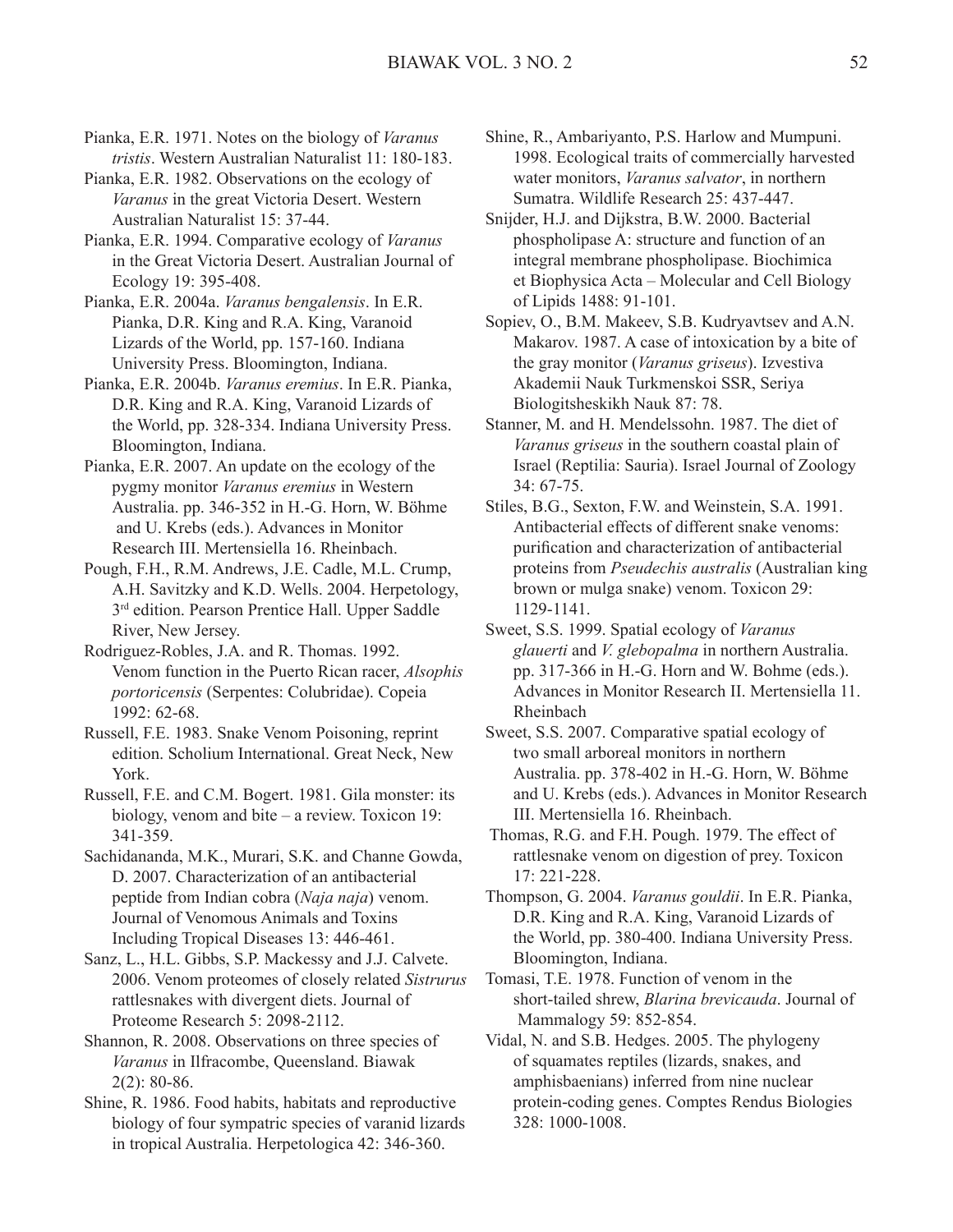- Yeboah, S. 1993. Aspects of the biology of two sympatric species of monitor lizards *Varanus niloticus* and *Varanus exanthematicus* (Reptilia, Sauria) in Ghana. African Journal of Ecology 32: 331-333.
- Ziegler, T. and W. Böhme. 2004. *Varanus melinus*. In E.R. Pianka, D.R. King and R.A. King, Varanoid Lizards of the World, pp. 215-219. Indiana University Press. Bloomington, Indiana.

Ziegler, T., W. Böhme and K.M. Philipp. 2004. *Varanus caerulivirens*. In E.R. Pianka, D.R. King and R.A. King, Varanoid Lizards of the World, pp. 161-164. Indiana University Press. Bloomington, Indiana.

#### **Appendix**

Table 1. Published diets of monitor lizards. Items are listed in descending order of importance as far as can be ascertained.

| Varanus sp.   | <b>Dietary Items</b>                                                                                                           | Reference                                                                    |
|---------------|--------------------------------------------------------------------------------------------------------------------------------|------------------------------------------------------------------------------|
| acanthurus    | Insects, reptiles, other invertebrates, plant<br>material                                                                      | King, 2008                                                                   |
| albigularis   | Other invertebrates, insects, reptiles,<br>amphibians, birds, bird eggs, mammals                                               | Branch, 1991; Bennett,<br>1998                                               |
| baritji       | Other invertebrates (mainly theraphosid<br>spiders)                                                                            | King, 2004                                                                   |
| beccarii      | Other invertebrates (mainly crabs), reptiles,<br>amphibians                                                                    | de Lisle, 1996; Bennett,<br>1998                                             |
| bengalensis   | Insects, other invertebrates, reptile eggs,<br>mammals, reptiles, bird eggs, amphibians, fish, Bennett, 1998; Pianka,<br>birds | Auffenberg, 1994;<br>2004a; Liu, 2007                                        |
| brevicauda    | Insects, other invertebrates, reptiles, reptile<br>eggs                                                                        | Pianka, 1970a, 1994;<br>King and Pianka, 2007                                |
| caerulivirens | Other invertebrates, insects, amphibians                                                                                       | Ziegler, Böhme and<br>Philipp, 2004; Philipp,<br>Ziegler and Böhme,<br>2007  |
| caudolineatus | Insects, reptiles, other invertebrates, plant<br>material                                                                      | Pianka, 1969                                                                 |
| cerambonensis | Other invertebrates, insects, reptiles, reptile<br>eggs                                                                        | Philipp, Ziegler and<br>Böhme, 2004a; Philipp,<br>Ziegler and Böhme,<br>2007 |
| doreanus      | Reptiles, reptile eggs (mainly turtle eggs),<br>insects                                                                        | Bennett, 1998; Philipp,<br>Ziegler and Böhme,<br>2007                        |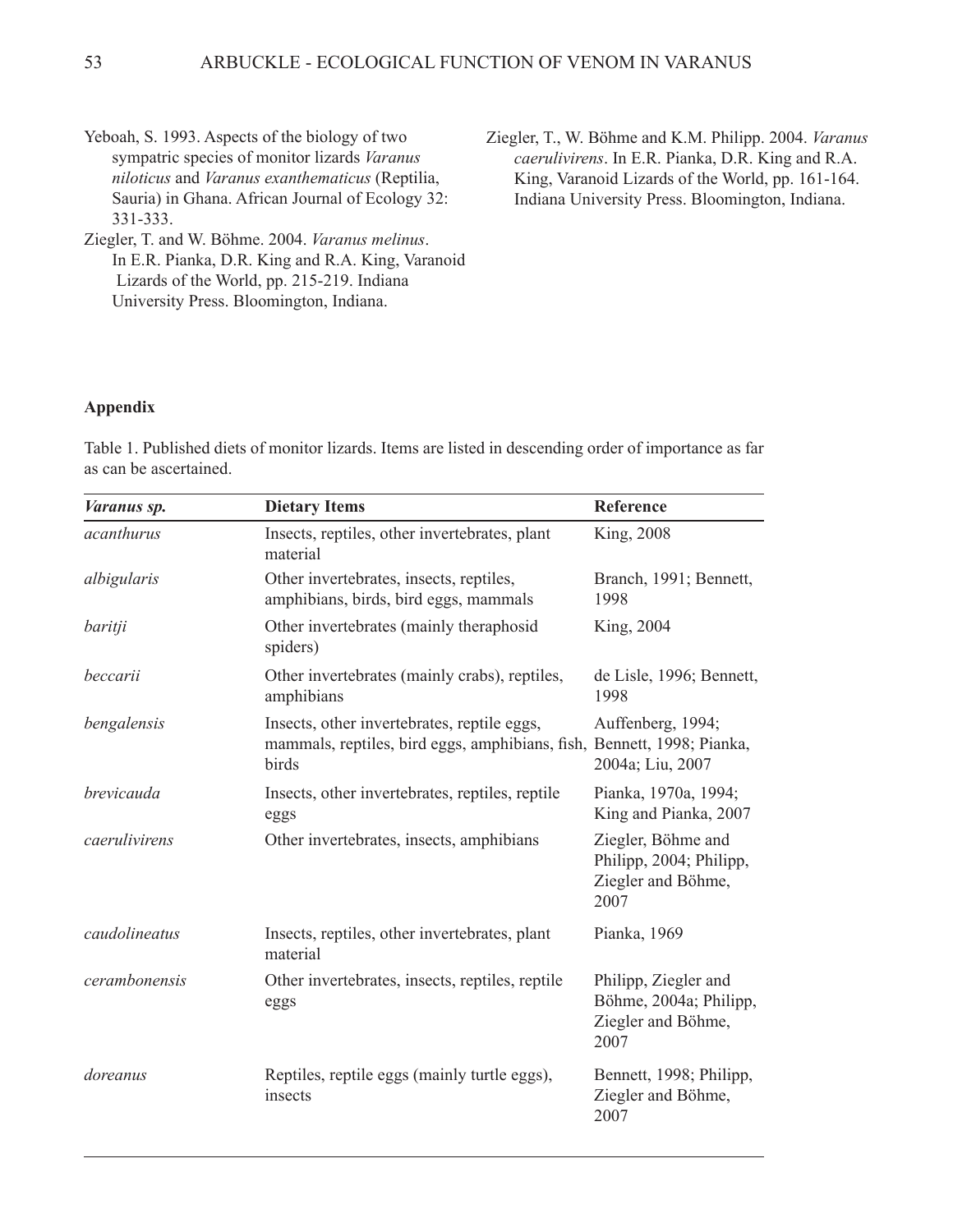### Table 1. *Continued*

| <i>Varanus sp.</i> | <b>Dietary Items</b>                                                                                                                      | Reference                                                                    |
|--------------------|-------------------------------------------------------------------------------------------------------------------------------------------|------------------------------------------------------------------------------|
| eremius            | Reptiles, insects, other invertebrates, mammals, Pianka, 1968, 2004b,<br>seeds                                                            | 2007                                                                         |
| exanthematicus     | Insects, mammals, birds, reptiles, bird eggs,<br>other invertebrates, amphibians                                                          | Yeboah, 1993; de Lisle,<br>1996; Bennett, 1998                               |
| finschi            | Reptiles, insects, birds, other invertebrates                                                                                             | Philipp, Ziegler and<br>Böhme, 2004b; Philipp,<br>Ziegler and Böhme,<br>2007 |
| flavescens         | Amphibians, reptile eggs, insects, other<br>invertebrates, mammals, birds, bird eggs                                                      | Bennett, 1998                                                                |
| flavirufus         | Mammals, reptiles, reptile eggs, insects, fish,<br>other invertebrates, birds, bird eggs, amphibians                                      | Bennett, 1998                                                                |
| giganteus          | Reptiles, mammals, insects, other invertebrates, Pianka, 1994; Bennett,<br>reptile eggs, birds                                            | 1998; Macdonald, 2007                                                        |
| gilleni            | Reptiles, insects, other invertebrates, bird eggs, Pianka, 1969, 1982; de<br>mammals                                                      | Lisle, 1996; Horn, 2004                                                      |
| glauerti           | Insects, other invertebrates, reptiles, reptile<br>eggs                                                                                   | de Lisle, 1996; Sweet,<br>1999                                               |
| glebopalma         | Reptiles, other invertebrates, insects,<br>amphibians                                                                                     | de Lisle, 1996; Bennett,<br>1998; Sweet, 1999                                |
| gouldii            | Insects (mainly caterpillars or beetles), reptile<br>eggs, other invertebrates, reptiles, amphibians,<br>mammals, fish, birds, birds eggs | Pianka, 1970b; Shine,<br>1986; Thompson, 2004                                |
| griseus            | Mammals, birds, reptiles, eggs, amphibians,<br>insects, other invertebrates                                                               | Stanner and<br>Mendelssohn, 1987;<br>Bennett, 1998                           |
| indicus            | Other invertebrates (mainly crabs), insects,<br>reptile eggs, fish, reptiles, birds, bird eggs,<br>mammals                                | de Lisle, 1996; Philipp,<br>Ziegler and Böhme,<br>2007                       |
| jobiensis          | Insects, amphibians, other invertebrates, reptile Philipp, Ziegler and<br>eggs                                                            | Böhme, 2004c; Philipp,<br>Ziegler and Böhme,<br>2007                         |
| keithhornei        | Insects                                                                                                                                   | Irwin, 1994; Bennett,<br>1998                                                |
| kingorum           | Insects                                                                                                                                   | Bennett, 1998                                                                |
| komodoensis        | Mammals (mainly large species such as boar<br>and deer), eggs, birds, reptiles, insects                                                   | Burden, 1928;<br>Auffenberg, 1981; King<br>et al., 2002                      |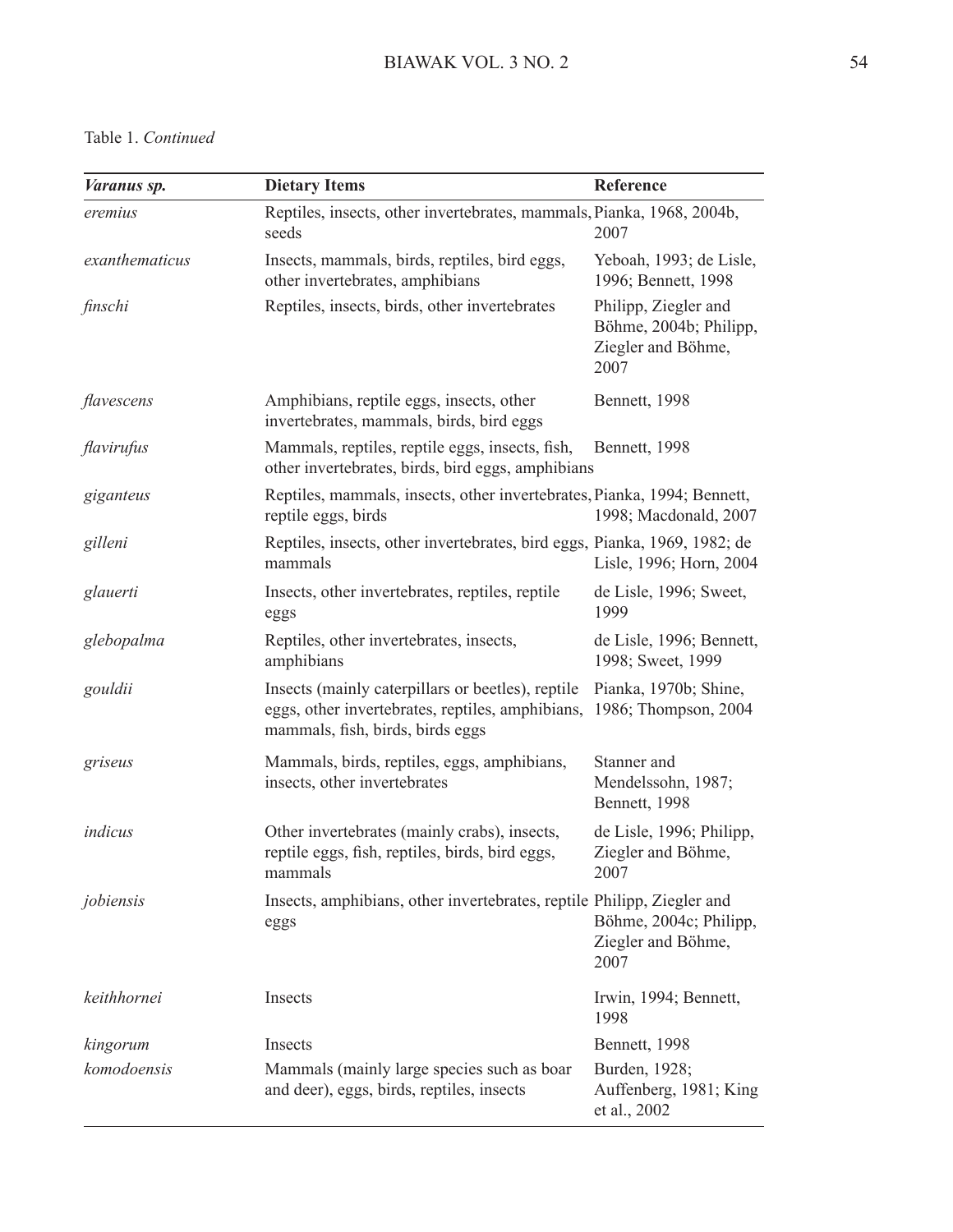Table 1. *Continued*

| Varanus sp. | <b>Dietary Items</b>                                                                                                                                   | Reference                                                            |
|-------------|--------------------------------------------------------------------------------------------------------------------------------------------------------|----------------------------------------------------------------------|
| mabitang    | Fruit, leaves, seeds, insects, other invertebrates Gaulke, 2004; Gaulke et                                                                             | al., 2007                                                            |
| melinus     | Insects, amphibians, bird eggs                                                                                                                         | Ziegler and Böhme,<br>2004                                           |
| mertensi    | Other invertebrates (mainly crustaceans),<br>insects, fish, amphibians, reptile eggs,<br>mammals, reptiles, birds, fruit                               | Mayes, 2006                                                          |
| mitchelli   | Insects, fish, other invertebrates, reptile eggs,<br>amphibians, reptiles, mammals, birds                                                              | Shine, 1986                                                          |
| niloticus   | Other invertebrates (mainly gastropods and<br>crustaceans), insects, reptiles, fish, mammals,<br>bird eggs, amphibians                                 | Yeboah, 1993; Bennett,<br>1998; Luiselli et al.,<br>1999; Lenz, 2004 |
| olivaceus   | Fruit, other invertebrates (primarily molluscs),<br>insects, birds, bird eggs                                                                          | Auffenberg, 1988;<br>Bennett, 1998                                   |
| ornatus     | Other invertebrates (mainly crabs), reptiles                                                                                                           | Böhme and Ziegler,<br>2004                                           |
| panoptes    | Insects (mainly crickets), amphibians, other<br>invertebrates, reptiles, reptile eggs, mammals,<br>fish, birds                                         | Shine, 1986; Shannon,<br>2008                                        |
| pilbarensis | Insects, other invertebrates, reptiles                                                                                                                 | de Lisle, 1996                                                       |
| prasinus    | Insects, other invertebrates, mammals                                                                                                                  | Greene, 1986                                                         |
| primordius  | Reptiles, reptile eggs, insects                                                                                                                        | Bennett, 1998; Husband<br>and Christian, 2004                        |
| rosenbergi  | Mammals, insects, reptiles, other invertebrates, Bennett, 1998; King and<br>amphibians, birds                                                          | Green, 1999                                                          |
| rudicollis  | Insects, other invertebrates, amphibians                                                                                                               | Bennett, 1998                                                        |
| salvadorii  | Birds, bird eggs, mammals                                                                                                                              | de Lisle, 1996; Bennett,<br>1998                                     |
| salvator    | Mammals, insects, other invertebrates, reptiles, Gaulke, 1991; Bennett,<br>birds, amphibians, fish, birds eggs, reptile eggs 1998; Shine et al., 1998; | Gaulke and Horn, 2004;<br>de Lisle, 2007                             |
| scalaris    | Insects, other invertebrates, reptiles, birds                                                                                                          | de Lisle, 1996; Bennett,<br>1998; Sweet, 2007                        |
| semiremex   | Other invertebrates (mainly crustaceans), fish,<br>frogs, insects, reptiles, mammals                                                                   | Jackson, 2005                                                        |
| spenceri    | Mammals, reptiles, insects                                                                                                                             | Bennett, 1998; Jackson<br>and Lemm, 2009                             |